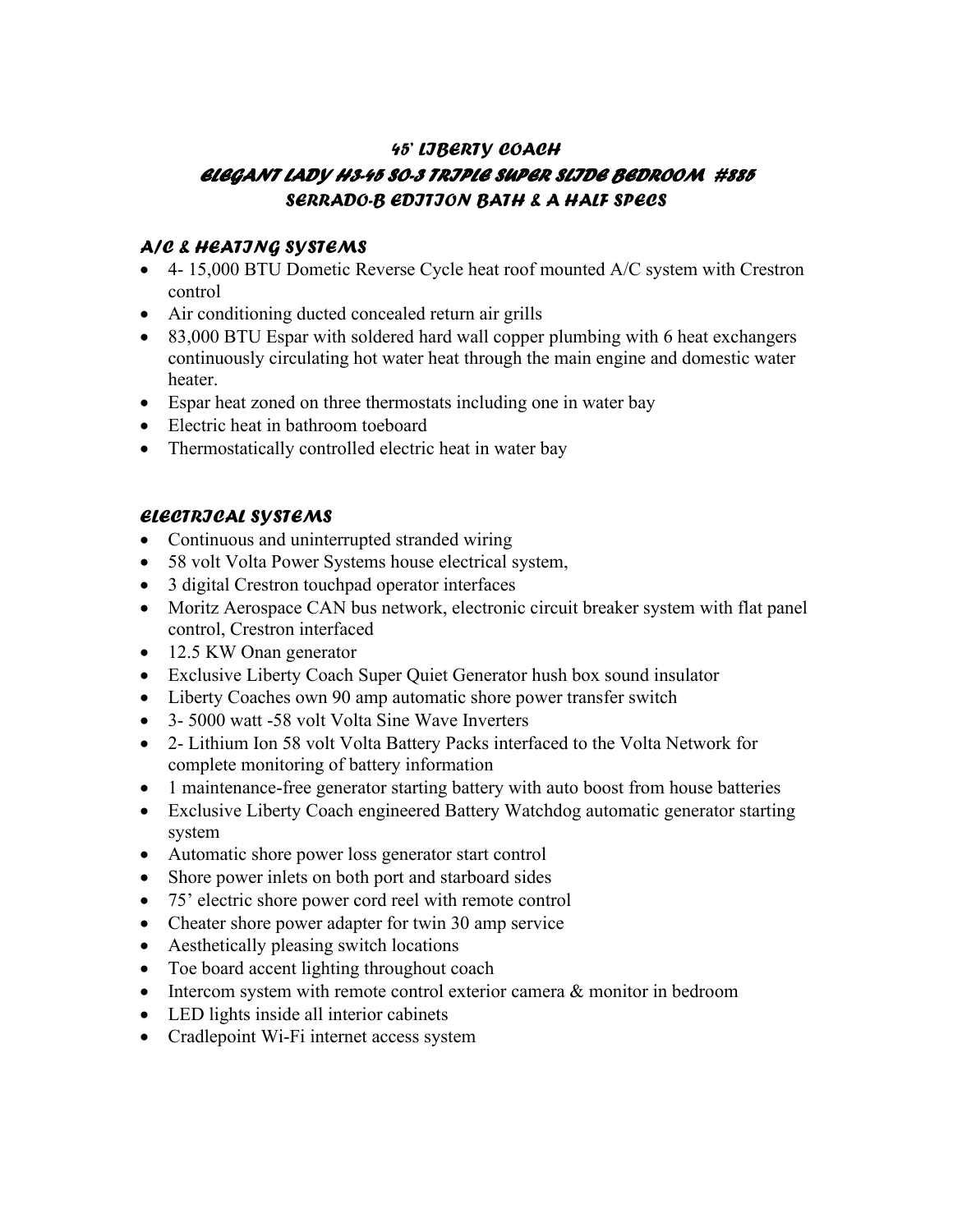### *Page 2 - 45' ELEGANT LADY SERRADO-B EDITION SPECS*

### *AUDIO/VISUAL SYSTEMS*

- 55" LED/LCD 4K display in living room on roll down mechanism and 49" LED/LCD 4K television in bedroom.
- Wyrestorm HDMI audio/video switch with custom Fiber Optic HDMI cabling.
- Integra FM/AM Dolby Pro-Logic Surround sound systems in living room and bedroom with Air Play connectivity and KEF speaker systems.
- Blu-Ray player for complete coach viewing.
- Crestron remote control system on 3 touch screens and 1 3" RF touch remote, and 3 iPad Air units which control the complete coach including:
	- 1. Bedroom and Living room audio/video, and satellite systems
	- 2. Awning
	- 3. All lighting
	- 4. Mechanical systems such as generator, Heat/AC, and electric locks
	- 5. Dash panel interfaced to back up camera
	- 6. Outdoor temperature with humidity display on all panels
	- 7. Espar heat thermostats
- 40 channel high output Cobra 29 LTD Classic CB radio with remote external speaker
- Dash 12" iPad Pro which displays all coach functions including Fusion AM/FM Radio, Sirius Radio, and CoPilot RV Navigation system
- Lower bay entertainment center: 65" LED/LCD 4K Flat Screen TV, Integra 110 volt stereo, large refrigerator, storage drawers and phone jack
- Winegard in-motion and HD DSS Satellite Systems with 3 HD DVR receivers, 1 receiver dedicated to in-motion, dome painted to match
- Winegard electric TV antenna with 1 HD local broadcast tuners

## *WATER SYSTEMS*

- 189 gallon polished stainless steel fresh water tank
- 189 gallon aluminum holding tank with polished stainless front
- Enclosed water compartment with decorator laminate
- Holding tank compartment side walls and floor polished
- Hot & Cold water faucet in water tank compartment with hand sprayer
- Cold water hose connection in holding tank compartment for wash down and sewer hose clean-up
- Entire fresh water system,  $\frac{1}{2}$ " ID tubing for constant pressure and volume in all areas
- Lacquer coated polished copper plumbing in holding tank bay
- 40 gallon electric water heater with main engine heat exchanger
- Hot water return system for instant hot water at all faucets
- Auto fresh water tank fill while connected to city water supply
- Fresh water & holding tank monitors on all iPads, Crestron Panels, driver & passenger side water bays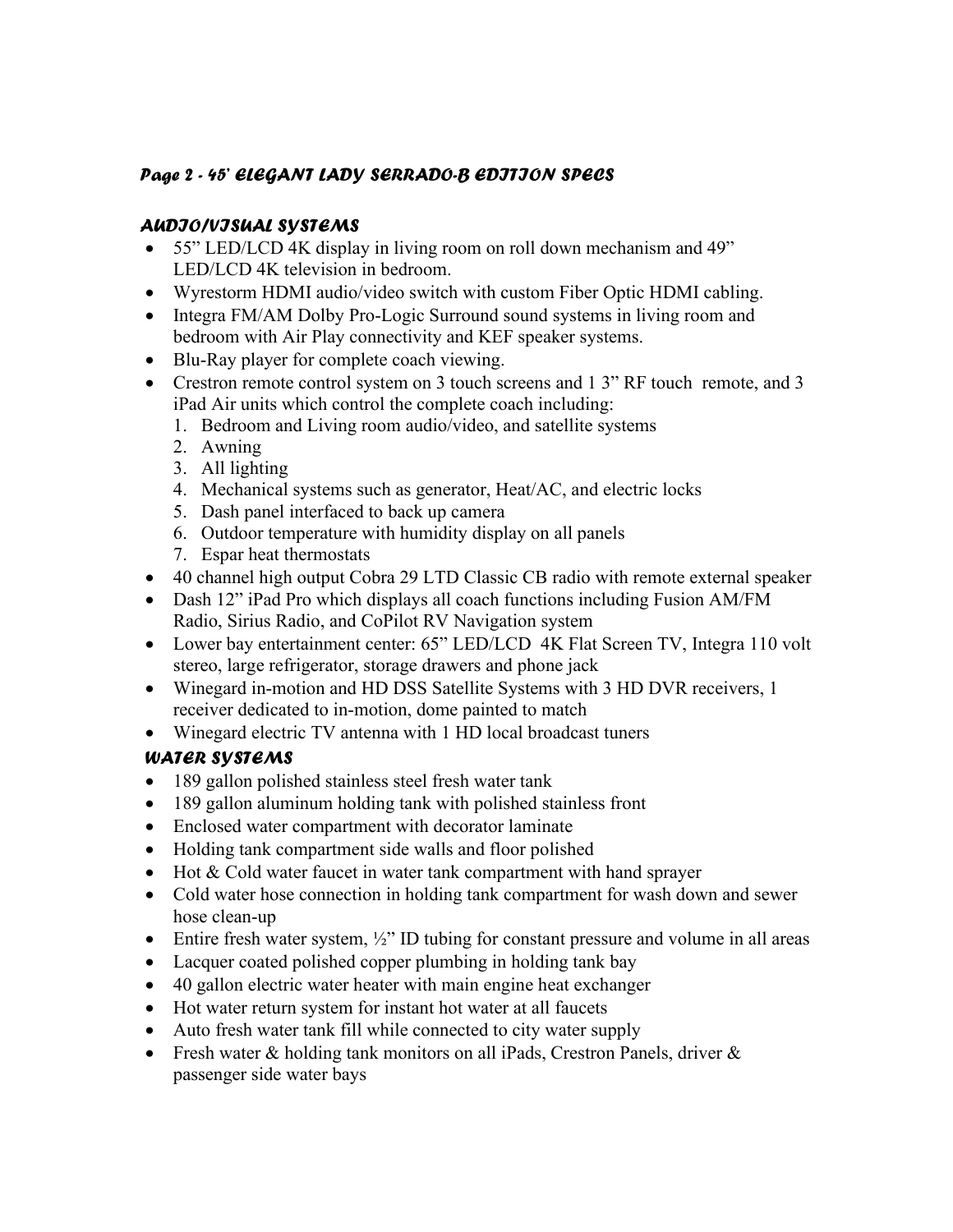### *Page 3 - 45' ELEGANT LADY SERRADO-B EDITION SPECS*

#### *WATER SYSTEMS (cont.)*

- City water inlet on both sides with 100 foot retractable hose reel on driver side.
- Air operated holding tank dump valve on both driver and passenger side
- Air operated gray water by-pass
- Air dump valve for fresh water tank
- Macerator pump out system for holding tank
- $\bullet$  110 volt jet-pack water pump with integral pressure vessel & polished stainless steel end cover
- Emergency water shut-off valves located at each faucet
- Culligan 3-stage water treatment unit with reverse osmosis filtration faucet at galley sink

### *BATHROOM/HALL VANITY/AFT BATH AREA*

- 2-Water-jet anti-fume toilet
- Fantastic Vent bath fans with rain sensors in toilet room  $\&$  in shower
- Wood flooring
- Tiled bathroom and hall vanity backsplash
- Separate his & her vanities with solid surfacing countertops with intergraded drip edge matching bowls or top mounted glass bowls
- Upgraded vanity faucets
- LED lights above each vanity with adjustable directional lighting
- Mirrored bath/hall ceiling
- Tile shower with foot rest and shampoo caddie. Custom made shower pan and shower side walls built with rock board.
- Temperature/pressure controlled shower valve with hand sprayer

## *CABINETRY/GALLEY/LIVING ROOM*

- Wood veneer and high gloss laminate cabinetry
- Custom moldings throughout coach interior
- Solid surface countertops with integral drip edge design & underside lighting
- Breakfast bar with 2 fixed chairs and 22" LCD monitor.
- Large single bowl galley sink with cover
- Sink cover storage rack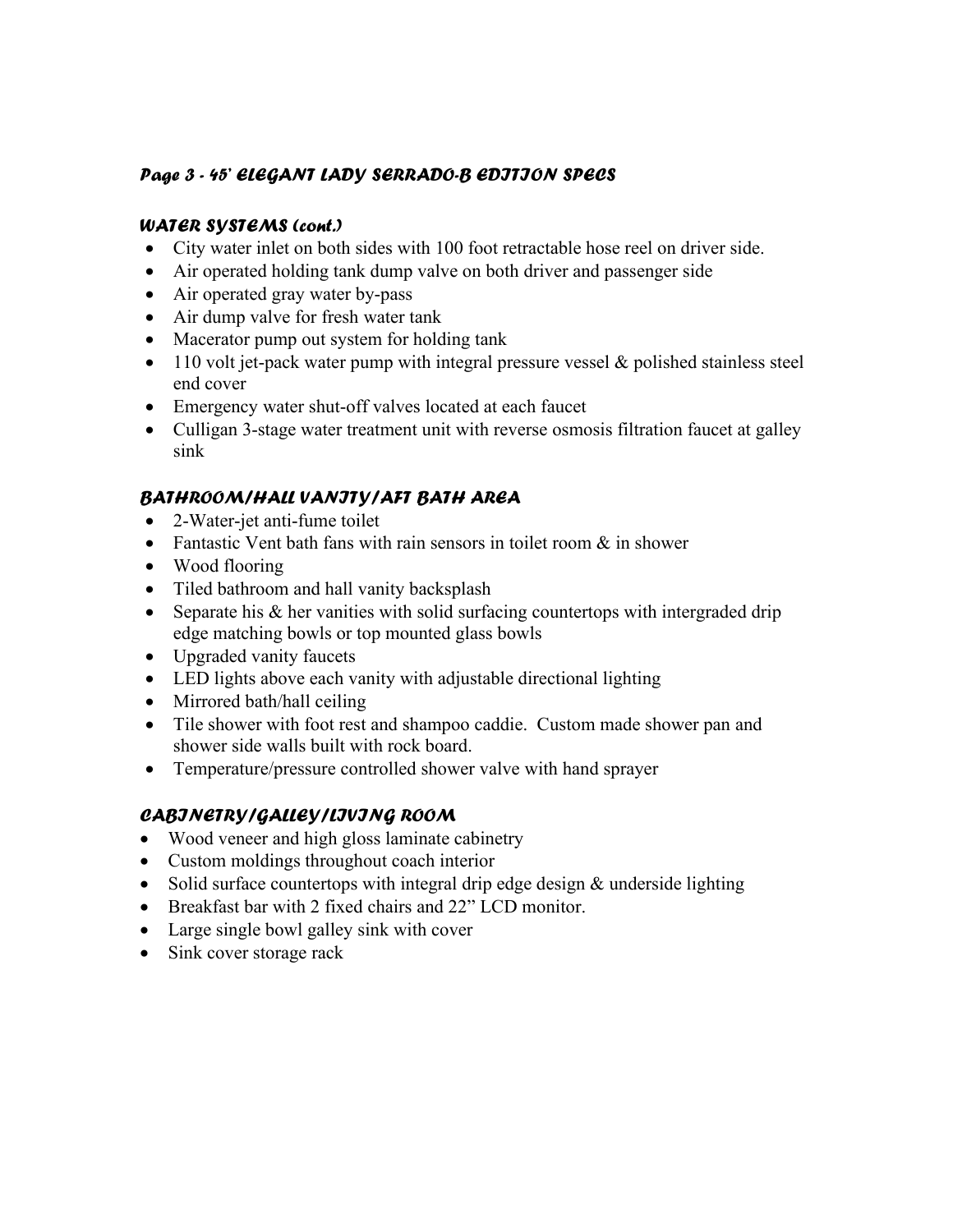### *Page 4 - 45' ELEGANT LADY SERRADO-B EDITION SPECS*

#### *CABINETRY/GALLEY/LIVING ROOM (cont.)*

- Adjustable shelves in cabinets
- Galley backsplash is tiled
- Pantry with adjustable shelves
- Concealed paper towel holder
- Keurig coffee maker
- Miele Convection Oven/Microwave
- Trash Container Drawer with removable basket
- Pantry Style Refrigerator with Freezer Drawers
- Bosch stacking washer/dryer unit
- 2-burner, 220 volt Wolf induction cooktop, recessed with cover
- All interior walls of cabinets fully finished and laminated
- All cabinetry sub straight manufactured of hardwood and lightweight cored material
- Cabinets are attached directly to coach framework
- All cabinet doors and drawers have positive catches
- Floors of cabinets and drawer boxes lined with a secured plush covering
- Single lever galley faucet with integral spray nozzle
- Liberty Coach designed mirrored and upholstered ceiling with abundant LED down lighting on dimmers
- Wood flooring in galley and hallway
- CAD/CAM manufactured window frame surrounds designed to fit to coach window profile to allow most spacious "open" interior feeling
- Upholstered window frames with recessed lighting
- Custom built overstuffed electric sleeper sofa
- 2 Recliners with footrest and cabinet between chairs at Living Room passenger side
- Custom decorative throw pillows
- Quilted lower coach walls and entry door treatment
- Individual window shade for each window that can be operated all together or separately with remote.
- Air-operated pocket door with emergency release
- LED lighting in window arches
- Wood flooring in living room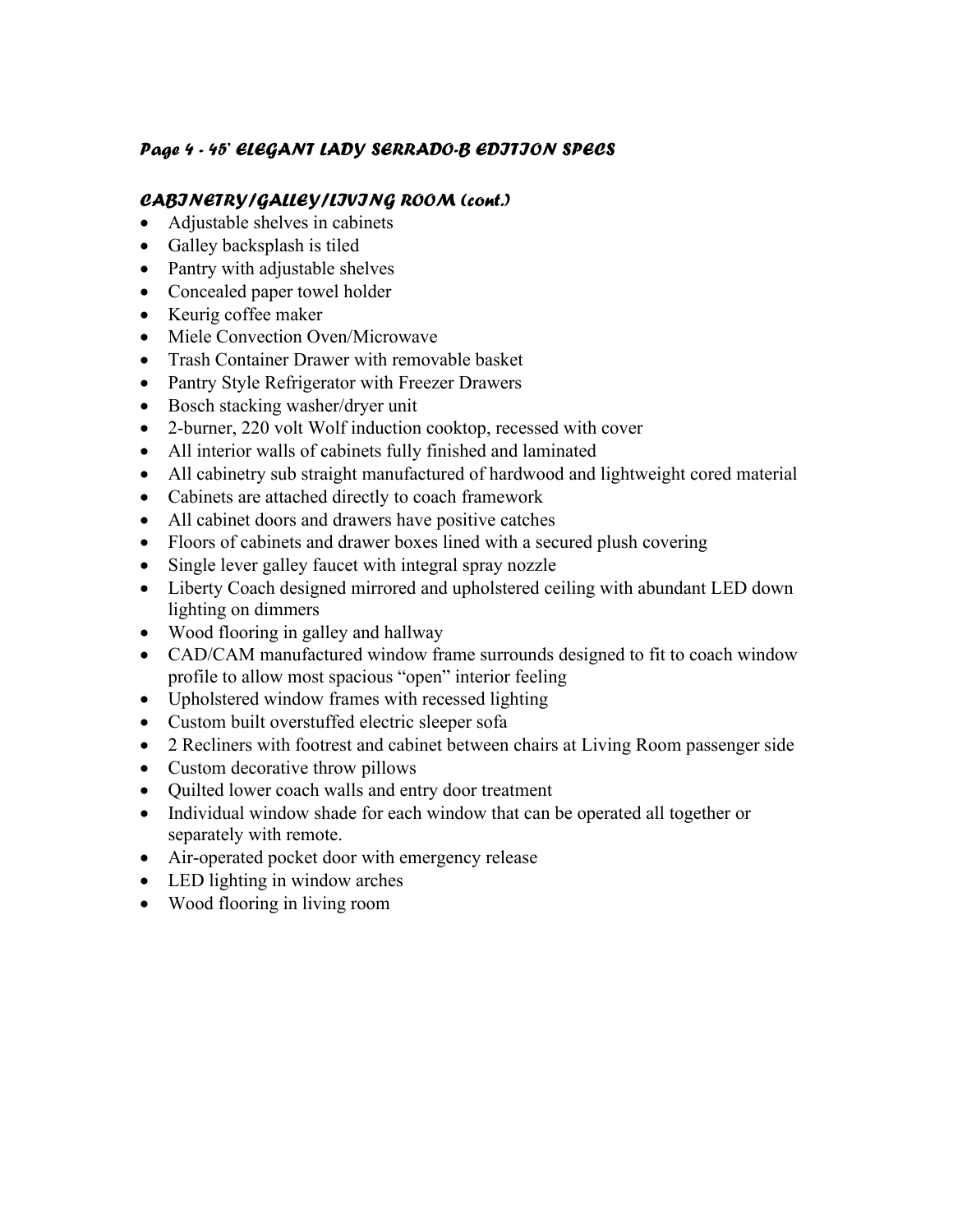### *Page 5 - 45' ELEGANT LADY SERRADO-B EDITION SPECS*

#### *BEDROOM*

- Wood veneer and high gloss laminate cabinetry
- Custom bedroom ceiling with mirrored treatment
- Reading lights above bed
- Abundant LED down lighting on dimmers
- Electrically operated blackout window shades with remote control.
- King size bed with PranaSleep mattress
- Upholstered bed base
- Bed raised on toe board with decorative accent lighting underneath
- Custom quilted and shirred bedspread
- Upholstered walls & window sills
- Ultrasuede and fabric upgrades
- Custom made decorative throw pillows
- Large digital safe at the foot of bed
- Digital clock with alarm, snooze and dimmer built into Crestron panel
- Air operated pocket door from hallway to bedroom as well as aft bathroom

### *DASHBOARD/ELECTRONICS/DRIVER'S AREA*

- Air operated step well cover with dual controls at driver and passenger side
- Entrance door step apron covered in polished stainless steel
- Handrail at inside entry
- Blacked-out front overhead cabinet
- Upholstered & padded bullnose edge on bottom of forward overhead cabinet
- Driver & Passenger dash upholstered in leather
- Electric privacy shades for driver & passenger with controls at driver's dash and passenger cabinet
- Electric sun shades for driver & passenger windshields with controls at driver's dash and passenger cabinet
- Smart Wheel, steering wheel
- Exclusive Liberty Coach custom upholstered driver and passenger cockpit area
- Custom Burlwood dash panels
- Knoelder air-ride custom upholstered leather and contrast insert driver's seat with electric base, heat, cooling, and massage
- Extra large stainless steel cup holders located thru-out driver and passenger area.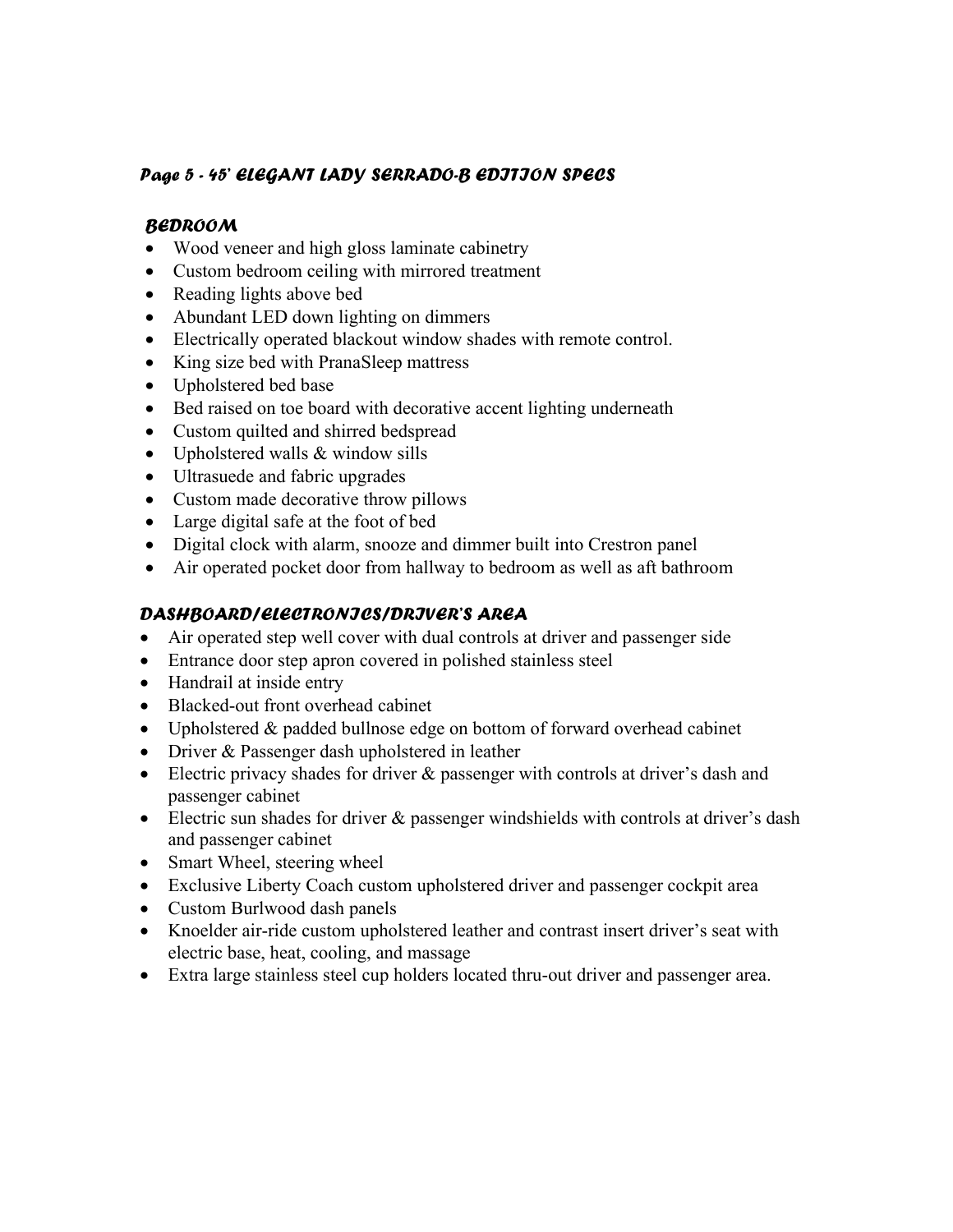## *Page 6 - 45' ELEGANT LADY SERRADO-B EDITION SPECS*

#### *DASHBOARD/ELECTRONICS/DRIVER'S AREA (cont.)*

- 28" leather and contrast insert Villa six-way power co-pilot seat with footrest, heat and massage
- Driver and passenger map lights
- Ergonomically engineered switch locations at driver's dash
- House battery amp and voltage display on iPad
- 3- Master lighting switch controls
- 3- Tivoli accent lighting master switch controls
- Electric bay door locks with controls at driver, passenger, bedroom
- Upholstered entrance door with decorative design and LED lighting
- Keyless touchpad entry system with key fob and integral alarm system
- Escort radar detector with front and rear receivers including laser detection built into dash
- High resolution color back-up camera w/pan-tilt interfaced to the Crestron dash panel
- Rechargeable flashlight at passenger cabinet
- Key ring hanger at entrance door designed to hold 5 sets of keys
- Driver console with extra large cup holder
- Generator stop/start controls at dash, galley, bedroom, & lower compartment

## *EXTERIOR/UNDERCOMPARTMENT*

- Keyless touchpad entry system
- Steering wheel controlled air horn mounted behind front bumper
- Exclusive time-proven Liberty Coach designed Auto Level system with independent front, left rear and right rear manual override
- Electric Sunscreens at driver and passenger windshields
- Liberty Coach manufactured docking light, and front end trim
- Air Horns mounted behind front bumper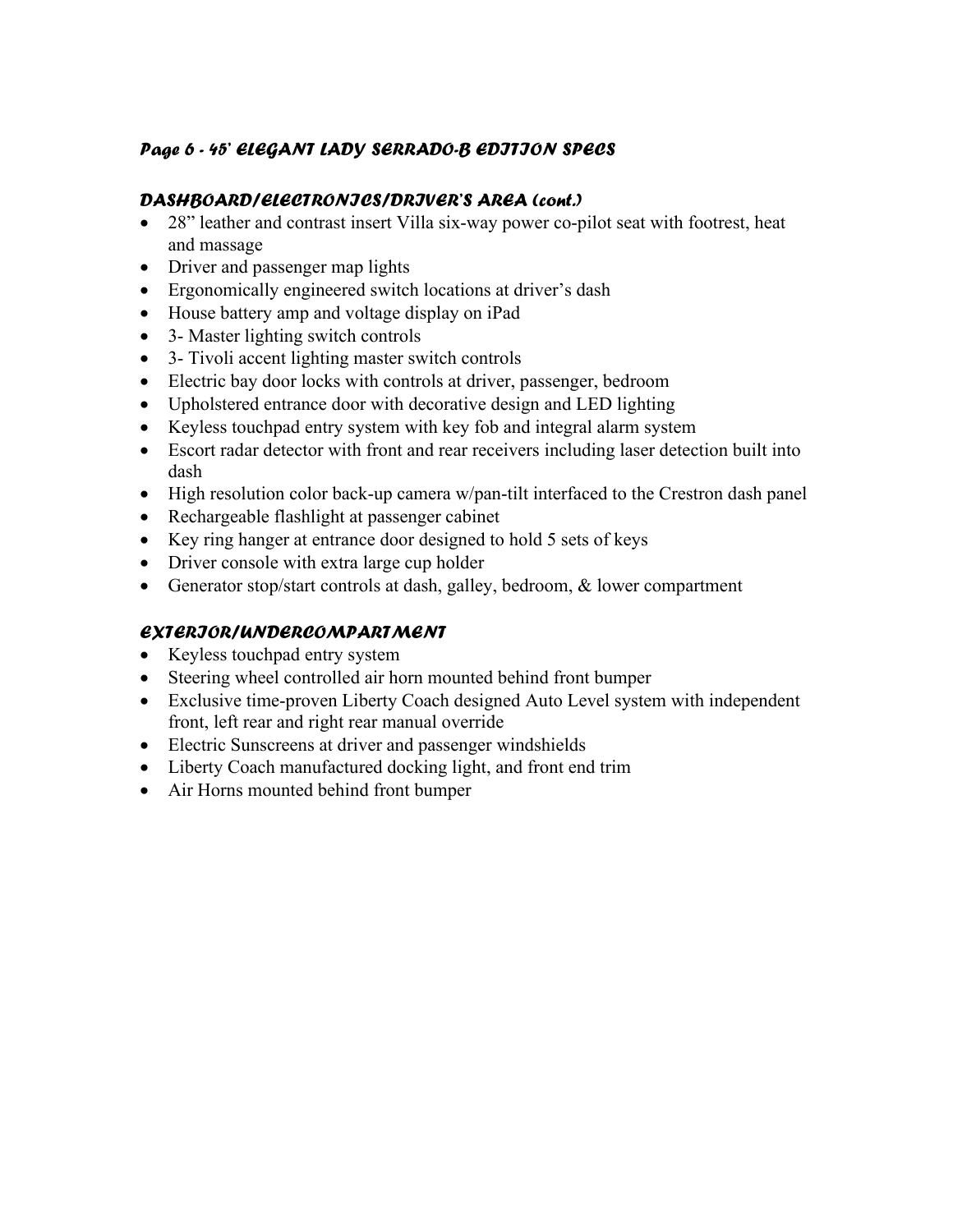### *Page 7 - 45' ELEGANT LADY SERRADO-B EDITION SPECS*

#### *EXTERIOR/UNDERCOMPARTMENT (cont.)*

- Liberty Coach manufactured polished stainless steel side rails
- 13 Liberty Coach exclusive dimmable LED exterior mounted lights which are mounted on the driver side, passenger side, above the shore power inlets and at the bottom of the Entertainment Center bay door.
- Zip Dee New Century 2 stage box type awning system mounted on the roof full length driver and passenger side with front and rear interface caps; entire system painted to match coach. System includes shake sensors
- 4 Zip Dee chairs embroidered with Liberty Coach logo
- Wheel decor package
- Drive axle flap with polished trim on fenders
- 12 marker lights with polished stainless steel marker light trim
- Rear mud flap with polished stainless steel trim
- Polished stainless steel weights on all splash guards
- Docking lights mounted below rear bumper
- Custom designed polished stainless steel exhaust tip for generator exhaust
- Exclusive Liberty Coach manufactured polished stainless steel main engine belt guard
- Extra large lights in engine compartment
- Racor engine filter
- Trailer hitch with light converter package for 3 or 4 tail light combinations
- 220 volt 30 amp trailer power outlet at rear of coach.
- Exclusive Liberty Coach logo trailer hitch cover
- Liberty Coach manufactured roll-out tray in  $1<sup>st</sup>$  and  $2<sup>nd</sup>$  bay passenger side
- Abundant LED lighting in all compartments.
- Durable, high-quality carpet for undercompartment flooring
- All stainless steel screws and bolts in undercompartment construction
- Hanging drawer in  $1<sup>st</sup>$  and  $2<sup>nd</sup>$  bay passenger side
- Decorator laminate on lower bay cabinets
- Metal floor in water compartment
- Enclosed holding tank & water compartment
- Holding tank compartment side walls polished
- LED under coach lighting and at rear engine door same color as under coach.
- LED lighting installed on awning boxes